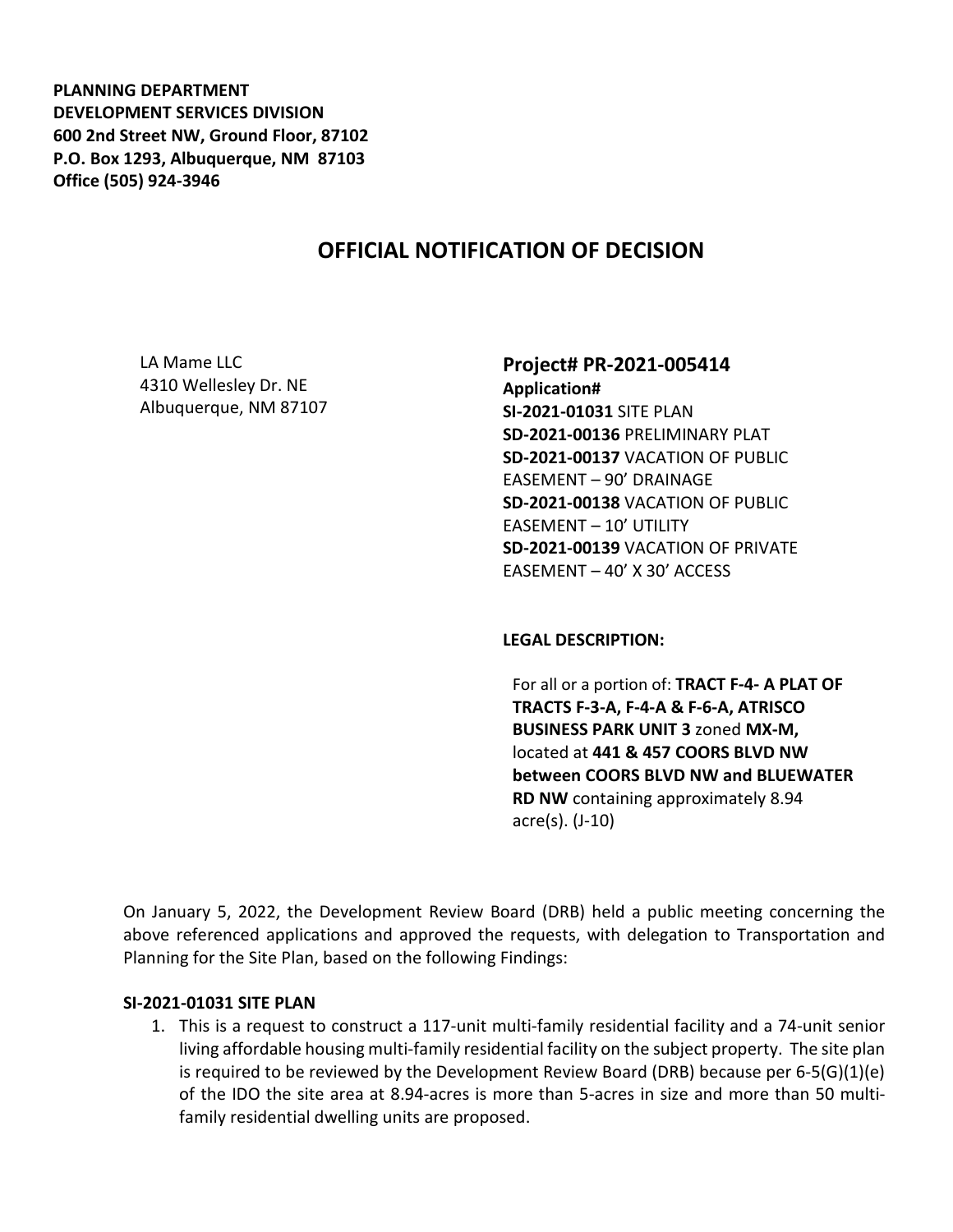# 1. Pursuant to 6-6(I)(3) Review and Decision Criteria An application for a Site Plan – DRB shall be approved if it meets all of the following criteria:

a. 6-6(I)(3)(a) *The Site Plan complies with all applicable provisions of this IDO, the DPM, other adopted City regulations, and any conditions specifically applied to development of the property in a prior permit or approval affecting the property.*

The dimensions, parking, landscaping/screening, and façade design meet/exceed the IDO requirements. The proposed 60,270 square feet of open space exceeds the minimum 53,050 square foot open space requirement. The proposed buildings meet the 5-foot front-yard and side-yard setback requirement and 15 foot rear-yard setback requirement of the MX-M zone district. The 46.7-foot maximum height of the proposed buildings is less than the 48-foot maximum permitted building height. The proposed parking is 277 spaces where a minimum of 202 parking spaces are required. The proposed landscaping is 125,830 square feet where 24,293 square feet is required. The façades meet the façade design requirements of 5-11(E)(2) of the IDO.

*b.* 6-6(I)(3)(b) *The City's existing infrastructure and public improvements, including but not limited to its street, trail, drainage, and sidewalk systems, have adequate capacity to serve the proposed development, and any burdens on those systems have been mitigated to the extent practicable.* 

The site has access to a full range of urban services including utilities, roads and emergency services. A traffic impact study (TIS) was not required for this project.

*c.* 6-6(I)(3)(c) *If the subject property is within an approved Master Development Plan, the Site Plan shall meet any relevant standards in the Master Development Plan in addition to any standards applicable in the zone district the subject property is in.*

The subject property is not located within an approved Master Development Plan, therefore this criterion does not apply.

## **Conditions:**

- 1. This Site Plan is valid 7 years from DRB approval (1/5/2022). An extension may be requested prior to the expiration date.
- 2. Final sign off is delegated to Transportation for clarification of the 6-foot ADA pathways and for a hard copy of the Shared Access Agreement.
- 3. Final sign off is delegated to Planning for the approval of the Final Plat.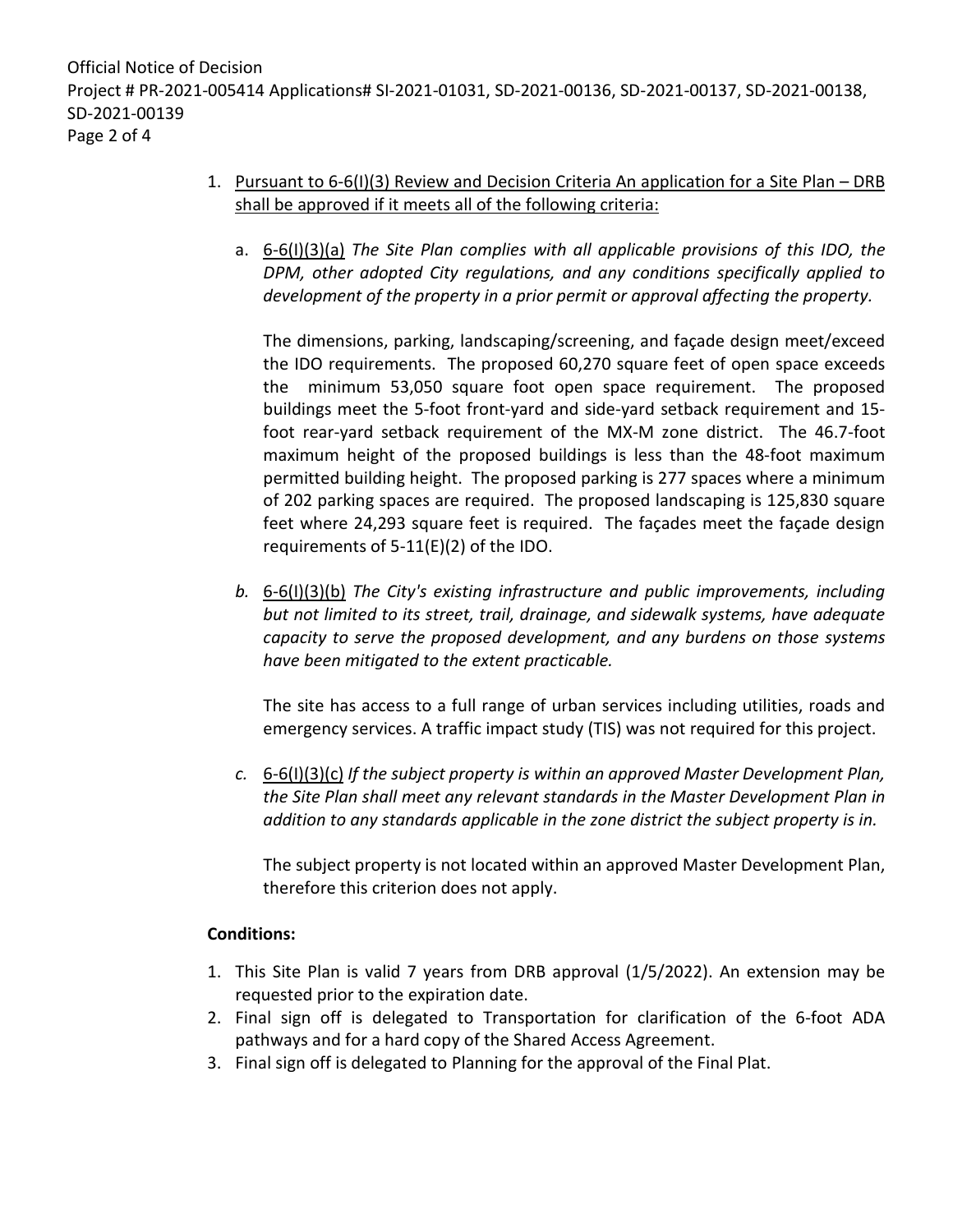Official Notice of Decision Project # PR-2021-005414 Applications# SI-2021-01031, SD-2021-00136, SD-2021-00137, SD-2021-00138, SD-2021-00139 Page 3 of 4

> 4. The applicant will obtain final sign off from Transportation and Planning by March 2, 2022 or the case may be scheduled for the next DRB hearing and could be denied her the DRB Rules of Procedure.

#### **SD-2021-00136 PRELIMINARY PLAT**

- 1. This Preliminary Plat adjusts the boundary between two tracts: Tract F-6-A-2-A at 2.6435 acres in size and Tract F-4-A-1 at 6.2701 acres in size. The Prelinary Plat grants easements as depicted on the Plat.
- 2. The property is zoned MX-M. Future development must be consistent with the underlying zone districts.
- 3. An Infrastructure List was approved with this Plat. A recorded Infrastructure Improvements Agreement (IIA) is needed prior to the final DRB sign-off of the Final Plat.
- 4. A hard copy of the executed Shared Access Agreement must be provided.
- 5. The applicant provided the required notice as outlined in the IDO Table 6-1-1.

## **SD-2021-00137 VACATION OF PUBLIC EASEMENT – 90' DRAINAGE**

- 1. The applicant proposes to vacate a 90-foot public drainage easement recorded on October 27, 1986.
- 2. The applicant justified the vacation request for the easement pursuant to 14-16-6-6-(M)(3) of the IDO. The 90-foot public drainage easement does not currently contain any public drainage infrastructure, and DMD confirmed they don't need to utilize the public drainage easement.

## **SD-2021-00138 VACATION OF PUBLIC EASEMENT – 10' UTILITY**

- 1. The applicant proposes to vacate a 10-foot public utility easement recorded on December 7, 1976.
- 2. The applicant justified the vacation request for the easement pursuant to 14-16-6-6-(M)(3) of the IDO. The 10-foot public utility easement contains an overhead power service line and an underground telephone service line for the sole benefit of the gas station property northeast of the site, and does not contain any public infrastructure. The existing service lines for the gas station are to be relocated underground and the Preliminary Plat approved with this Vacation will dedicate a new public utility easement for the benefit of the gas station property.

## **SD-2021-00139 VACATION OF PRIVATE EASEMENT – 40' X 30' ACCESS**

1. The applicant proposes to vacate a 40-foot x 30-foot private common access easement recorded on April 29, 1988.